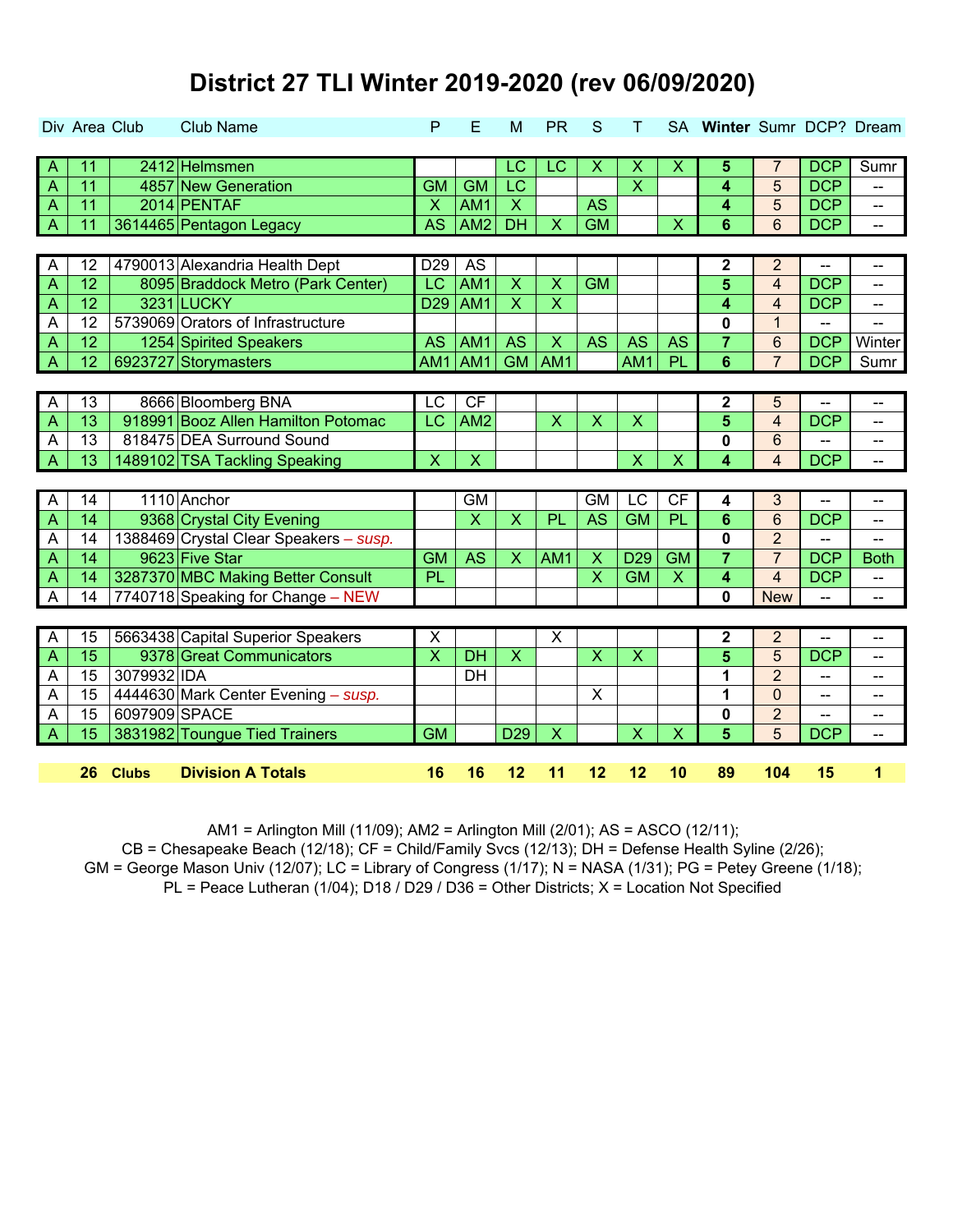|                | Div Area Club |                 | <b>Club Name</b>                   | P               | Е                         | M                       | <b>PR</b>                 | S               |                         |                 | SA Winter Sumr DCP? Dream |                |            |                |
|----------------|---------------|-----------------|------------------------------------|-----------------|---------------------------|-------------------------|---------------------------|-----------------|-------------------------|-----------------|---------------------------|----------------|------------|----------------|
| $\overline{B}$ | 21            |                 | 1642 Challenger                    | X               | <b>AS</b>                 | LC                      |                           | AS              | AS                      | х               | 6                         | 1              | --         | --             |
| B              | 21            |                 | 5053169 Deloitte Rosslyn           |                 |                           |                         |                           |                 |                         |                 | 0                         | 1              | --         | --             |
| B              | 21            |                 | 7032 First Edition                 | D <sub>29</sub> | $\boldsymbol{\mathsf{X}}$ | D <sub>29</sub>         | $\overline{\mathsf{X}}$   |                 | $\overline{\mathsf{X}}$ |                 | $5\phantom{.}$            | 6              | <b>DCP</b> | --             |
| $\overline{B}$ | 21            |                 | 3248 State of Speaking             | X               |                           |                         | <b>GM</b>                 | LC              |                         | D <sub>29</sub> | 4                         | $\overline{4}$ | <b>DCP</b> | --             |
|                |               |                 |                                    |                 |                           |                         |                           |                 |                         |                 |                           |                |            |                |
| B              | 22            | 4427578 ARC     |                                    | <b>GM</b>       | $\boldsymbol{\mathsf{X}}$ |                         |                           | <b>AS</b>       | <b>AS</b>               | <b>AS</b>       | 5                         | 4              | <b>DCP</b> | --             |
| B              | 22            |                 | 596358 Ballston                    | AM <sub>2</sub> | AM <sub>2</sub>           |                         |                           | AM <sub>2</sub> |                         | AM <sub>2</sub> | 4                         | $\overline{4}$ | <b>DCP</b> | --             |
| B              | 22            |                 | 3833753 Que Pasa                   | <b>GM</b>       | AM1                       | AM1                     | <b>GM</b>                 | <b>GM</b>       | AM <sub>1</sub>         | PL              | 7                         | $\overline{7}$ | <b>DCP</b> | <b>Both</b>    |
| $\overline{B}$ | 22            |                 | 7769 Toast of Arlington            | X               | <b>AS</b>                 |                         | $\boldsymbol{\mathsf{X}}$ | X               |                         |                 | 4                         | 5              | <b>DCP</b> | --             |
|                |               |                 |                                    |                 |                           |                         |                           |                 |                         |                 |                           |                |            |                |
| B              | 23            |                 | 4732042 Bluemont                   | D <sub>29</sub> | X                         |                         | Х                         | X               |                         | х               | 5                         | 5              | <b>DCP</b> | --             |
| B              | 23            |                 | 839725 NRECA                       |                 |                           |                         |                           |                 |                         |                 | 0                         | $\overline{0}$ | $-$        | $-$            |
| B              | 23            |                 | 1526172 Raise Your Glass           | <b>GM</b>       | <b>PL</b>                 |                         |                           | <b>AS</b>       | LC                      | <b>AS</b>       | 5                         | $\overline{7}$ | <b>DCP</b> | Sumr           |
| $\overline{B}$ | 23            |                 | 3953561 SALT Seasoned and Aspiring |                 | AM1                       | <b>CF</b>               |                           | AM1             | AM <sub>1</sub>         | Χ               | 5                         | 6              | <b>DCP</b> | --             |
|                |               |                 |                                    |                 |                           |                         |                           |                 |                         |                 |                           |                |            |                |
| $\overline{B}$ | 24            |                 | 4054648 DTM Masters                | AM <sub>1</sub> | AM1                       | AM <sub>1</sub>         | AM1                       | AM <sub>1</sub> | AM <sub>1</sub>         | AM <sub>1</sub> | 7                         | 7              | <b>DCP</b> | <b>Both</b>    |
| B              | 24            | 6588410 Etrade  |                                    | D <sub>29</sub> |                           | $\overline{\mathsf{X}}$ |                           | <b>AS</b>       |                         | AM <sub>1</sub> | 4                         | $\overline{4}$ | <b>DCP</b> | --             |
| B              | 24            |                 | 8907 Free and Wild                 |                 | <b>CF</b>                 |                         | X                         | AM1             | AM1                     |                 | 4                         | $\overline{4}$ | <b>DCP</b> | --             |
| B              | 24            |                 | 7445827 Gartner Arlingtoasters     | X               | X                         | X                       | X                         | X               | X                       | X               | $\overline{7}$            | 4              | <b>DCP</b> | Winter         |
| B              | 24            | 7104057 Gilbane |                                    |                 |                           |                         |                           |                 |                         |                 | 0                         | 1              | --         | --             |
| $\overline{B}$ | 24            |                 | 981613 J-Talkers                   |                 |                           |                         | X                         |                 |                         |                 | 1                         | $\overline{4}$ | --         | --             |
|                |               |                 |                                    |                 |                           |                         |                           |                 |                         |                 |                           |                |            |                |
|                | 18            | <b>Clubs</b>    | <b>Division B Totals</b>           | 12              | 12                        | 7                       | 9                         | 13              | 9                       | 11              | 73                        | 74             | 13         | $\overline{2}$ |

AM1 = Arlington Mill (11/09); AM2 = Arlington Mill (2/01); AS = ASCO (12/11);

GM = George Mason Univ (12/07); LC = Library of Congress (1/17); N = NASA (1/31); PG = Petey Greene (1/18);  $PL = Peace Lutheran (1/04); D18 / D29 / D36 = Other Districts; X = Location Not Specificed$  $CB =$  Chesapeake Beach (12/18);  $CF =$  Child/Family Svcs (12/13);  $DH =$  Defense Health Syline (2/26);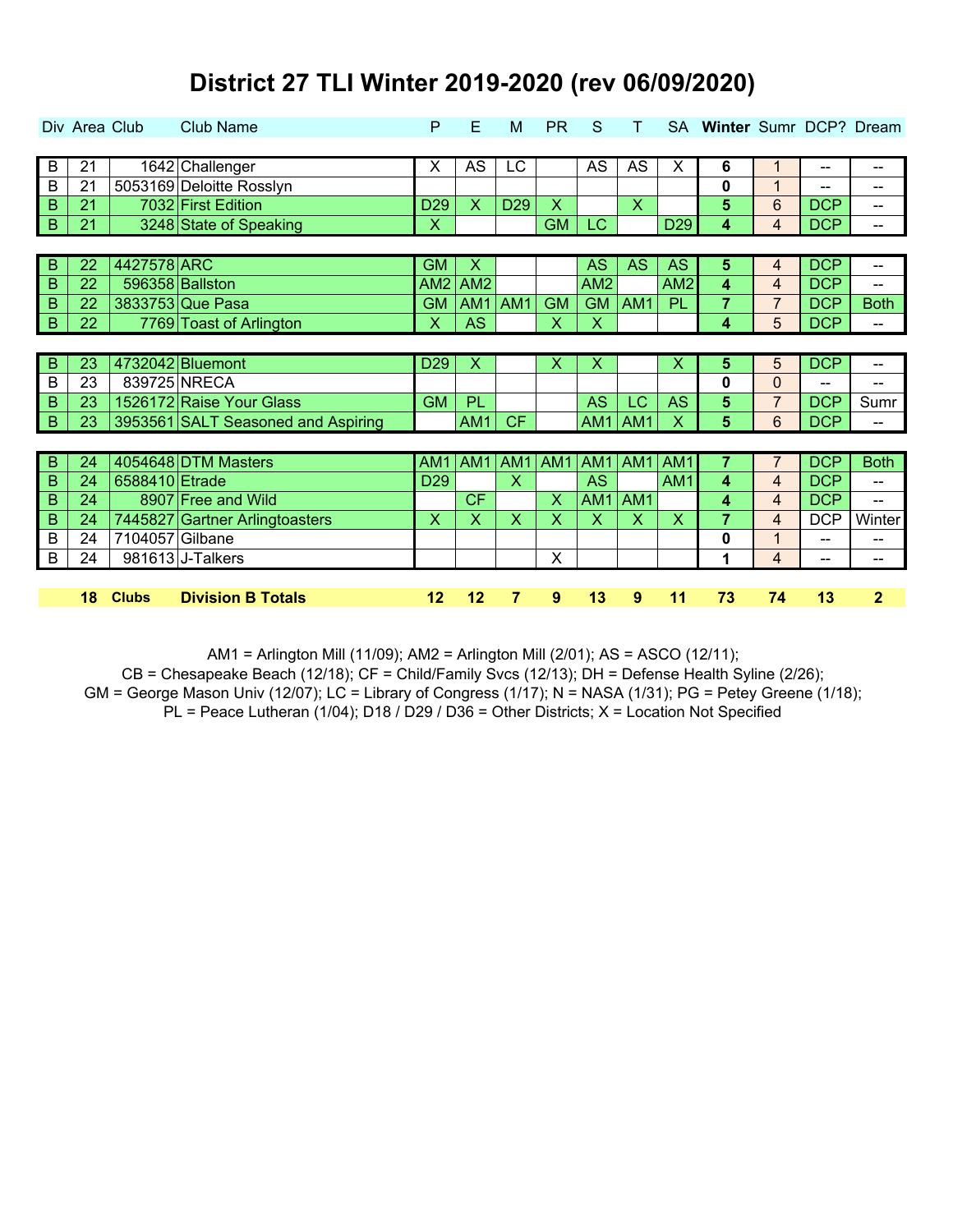| District 27 TLI Winter 2019-2020 (rev 06/09/2020) |  |
|---------------------------------------------------|--|
|                                                   |  |

|                            | Div Area Club |               | <b>Club Name</b>                    | P                         | E               | M                       | <b>PR</b>               | S                         |                           |           | SA Winter Sumr DCP? Dream |                |                          |                          |
|----------------------------|---------------|---------------|-------------------------------------|---------------------------|-----------------|-------------------------|-------------------------|---------------------------|---------------------------|-----------|---------------------------|----------------|--------------------------|--------------------------|
|                            |               |               |                                     |                           |                 |                         |                         |                           |                           |           |                           |                |                          |                          |
| C                          | 31            |               | 4572 Energy                         | <b>AS</b>                 | <b>GM</b>       |                         |                         |                           | <b>GM</b>                 | LC        | 4                         | 6              | <b>DCP</b>               | --                       |
| $\mathsf{C}$               | 31            |               | 2996 FAA Speechmasters              | AM1                       | <b>GM</b>       |                         |                         | AM1                       | <b>GM</b>                 | <b>AS</b> | 5                         | $\overline{7}$ | <b>DCP</b>               | Sumr                     |
| $\overline{\phantom{a}}$ C | 31            |               | 3294 USDA                           | $\boldsymbol{\mathsf{X}}$ |                 | $\overline{\mathsf{X}}$ |                         | <b>AS</b>                 | $\boldsymbol{\mathsf{X}}$ | X         | 5                         | $\overline{7}$ | <b>DCP</b>               | Sumr                     |
|                            |               |               |                                     |                           |                 |                         |                         |                           |                           |           |                           |                |                          |                          |
| $\overline{C}$             | 32            |               | 3740 FCC                            |                           | X               | LC                      | X                       |                           |                           | GМ        | 4                         | 3              | $\overline{\phantom{a}}$ | --                       |
| $\mathsf{C}$               | 32            |               | 3615 Potomac Center                 | x                         | <b>DH</b>       | $\overline{\mathsf{X}}$ |                         | $\overline{\mathsf{X}}$   | X                         |           | 5                         | $\overline{4}$ | <b>DCP</b>               | --                       |
| $\mathsf{C}$               | 32            |               | 727 Speak Up                        | X                         | D <sub>36</sub> |                         | X                       | X                         | AM1                       | AM1       | 6                         | 6              | <b>DCP</b>               | --                       |
| $\mathsf{C}$               | 32            | 1472420 SPICE |                                     | LC                        | <b>LC</b>       |                         | D <sub>29</sub>         | LC                        | <b>CF</b>                 |           | 5                         | 5              | <b>DCP</b>               | --                       |
|                            |               |               |                                     |                           |                 |                         |                         |                           |                           |           |                           |                |                          |                          |
| $\mathbf C$                | 33            |               | 1795 HUD                            | X                         | <b>GM</b>       |                         |                         | $\boldsymbol{\mathsf{X}}$ |                           | X         | 4                         | 4              | <b>DCP</b>               | $\overline{\phantom{a}}$ |
| $\mathsf{C}$               | 33            |               | 3314 New Southwest                  | PL                        | <b>GM</b>       | $\overline{\mathsf{X}}$ | $\overline{\mathsf{X}}$ | PL                        | AM1                       | X         | 7                         | $\overline{7}$ | <b>DCP</b>               | <b>Both</b>              |
| $\mathsf{C}$               | 33            |               | 4093 OCC Speakeasies                | $\boldsymbol{\mathsf{X}}$ | X               | x                       | $\overline{\mathsf{X}}$ |                           |                           |           | 4                         | 5              | <b>DCP</b>               | --                       |
| $\mathsf{C}$               | 33            |               | 4951 Smithsonian                    |                           | X               | Χ                       |                         | D <sub>29</sub>           | PL                        | X         | 5                         | 3              | --                       | --                       |
| $\mathcal{C}$              | 33            |               | 4822356 Smokey's Speakers (PMP)     | X                         | AM1             | Χ                       | AM1                     | AM <sub>1</sub>           | <b>CF</b>                 | Χ         |                           | $\overline{4}$ | <b>DCP</b>               | Winter                   |
|                            |               |               |                                     |                           |                 |                         |                         |                           |                           |           |                           |                |                          |                          |
| $\overline{C}$             | 34            |               | 651 Federal Center Southwest        |                           | DH              |                         |                         | X                         |                           |           | 2                         | 4              |                          | --                       |
| $\mathsf{C}$               | 34            | 1746884 HHS   |                                     | $\boldsymbol{\mathsf{X}}$ | X               | $\overline{\mathsf{X}}$ | $\overline{\mathsf{x}}$ |                           |                           |           | 4                         | $\overline{4}$ | <b>DCP</b>               | --                       |
| $\mathsf{C}$               | 34            |               | 34 NASA                             | X                         | AM <sub>2</sub> | X                       | X                       |                           |                           | X         | 5                         | 5              | <b>DCP</b>               | --                       |
| $\mathsf{C}$               | 34            |               | 4685184 Patriot Plaza 3 - suspended |                           |                 |                         |                         |                           |                           |           | $\mathbf 0$               | $\overline{0}$ | --                       | --                       |
| $\mathcal{C}$              | 34            |               | 8072 School Street                  | AM1                       | PL              | PL                      |                         | PL                        |                           |           | 4                         | 6              | <b>DCP</b>               | --                       |
|                            |               |               |                                     |                           |                 |                         |                         |                           |                           |           |                           |                |                          |                          |
|                            | 17            | <b>Clubs</b>  | <b>Division C Totals</b>            | 13                        | 15              | 10                      | 8                       | 11                        | 9                         | 10        | 76                        | 80             | 13                       | $\overline{\mathbf{1}}$  |

AM1 = Arlington Mill (11/09); AM2 = Arlington Mill (2/01); AS = ASCO (12/11);

CB = Chesapeake Beach (12/18); CF = Child/Family Svcs (12/13); DH = Defense Health Syline (2/26);

GM = George Mason Univ (12/07); LC = Library of Congress (1/17); N = NASA (1/31); PG = Petey Greene (1/18);

PL = Peace Lutheran (1/04); D18 / D29 / D36 = Other Districts; X = Location Not Specified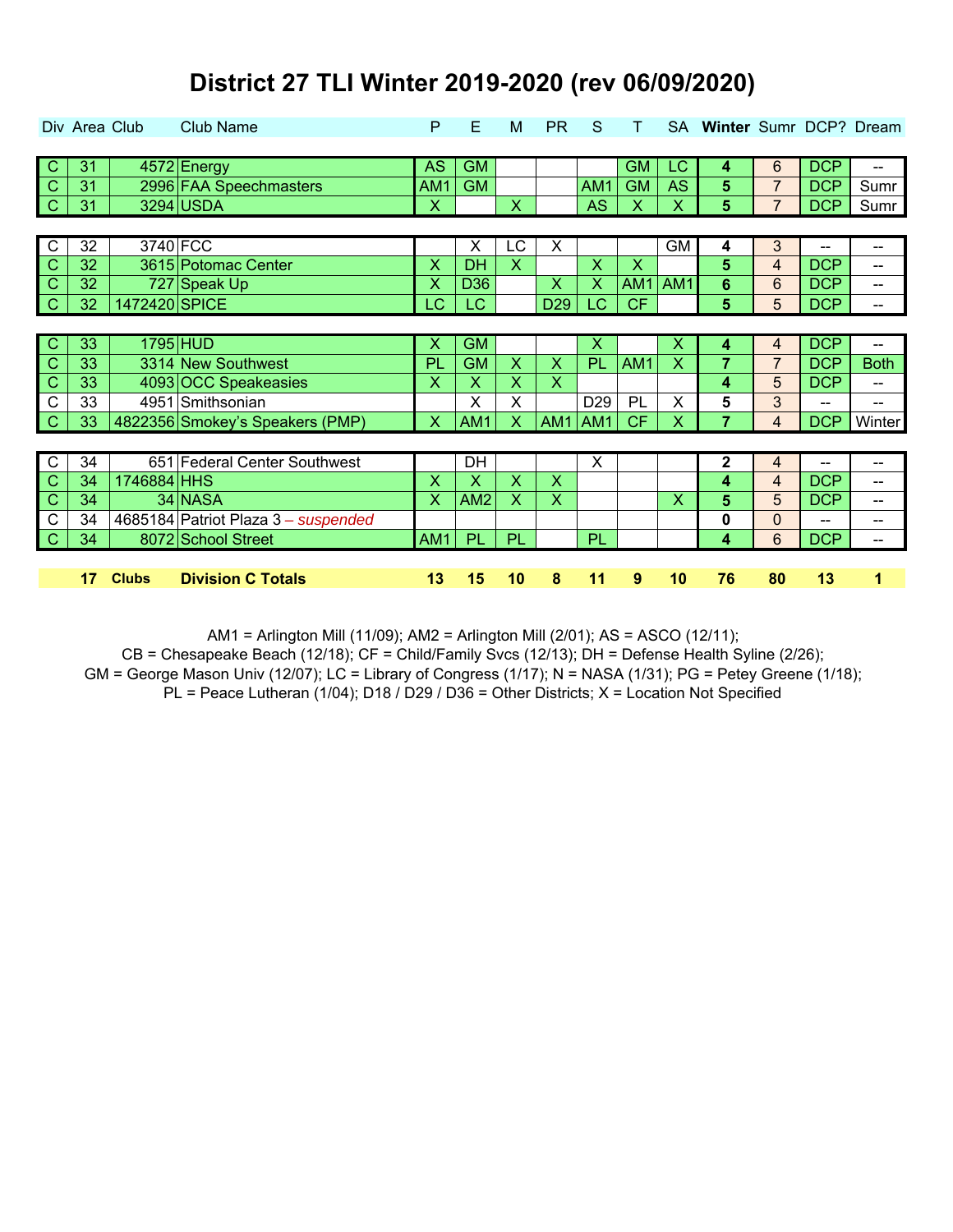|    |    | Div Area Club   | <b>Club Name</b>               | P               | E                         | M               | <b>PR</b>               | S                       |                 |                         | SA Winter Sumr DCP? Dream |                |            |             |
|----|----|-----------------|--------------------------------|-----------------|---------------------------|-----------------|-------------------------|-------------------------|-----------------|-------------------------|---------------------------|----------------|------------|-------------|
|    |    |                 |                                |                 |                           |                 |                         |                         |                 |                         |                           |                |            |             |
| D  | 41 |                 | 3308 Bolling Air Force Base    | <b>GM</b>       | X                         |                 | X                       | <b>GM</b>               | X               | <b>GM</b>               | 6                         | 6              | <b>DCP</b> | --          |
| D  | 41 | 1054662 CGHQ    |                                | X               |                           | AM <sub>1</sub> | $\overline{\mathsf{X}}$ | $\overline{\mathsf{X}}$ |                 | X                       | 5                         | 5              | <b>DCP</b> | --          |
| D  | 41 |                 | 1149 DIALoguers - susp.        | X               | $\times$                  | X               |                         |                         | X               |                         | 4                         | $\overline{2}$ | --         | --          |
| -D | 41 |                 | 3614 NRL Forum                 | <b>LC</b>       | LC                        |                 | $\overline{\mathsf{X}}$ |                         |                 | <b>LC</b>               | 4                         | $\overline{4}$ | <b>DCP</b> | --          |
|    |    |                 |                                |                 |                           |                 |                         |                         |                 |                         |                           |                |            |             |
| D  | 42 |                 | 7327274 Eastern Market         | LC              | X                         |                 |                         | LC                      | Х               |                         | 4                         | 7              | <b>DCP</b> | Sumr        |
| D  | 42 |                 | 611 Kohoutek                   | AM1             | X                         | <b>GM</b>       | $\overline{\mathsf{X}}$ | PL                      | <b>CF</b>       | <b>CF</b>               | $\overline{7}$            | $\overline{7}$ | <b>DCP</b> | <b>Both</b> |
| D  | 42 |                 | 8714 Komen                     | X               | $\boldsymbol{\mathsf{X}}$ |                 | X                       | <b>AS</b>               |                 |                         | 4                         | $\overline{7}$ | <b>DCP</b> | Sumr        |
| D  | 42 |                 | 7787 Lone Star                 | AM1             | $\overline{\mathsf{X}}$   | <b>CF</b>       | <b>CF</b>               | <b>CF</b>               | AM <sub>1</sub> | X                       | $\overline{7}$            | $\overline{7}$ | <b>DCP</b> | <b>Both</b> |
| D  | 42 |                 | 2909745 UPO Community Speakers | <b>GM</b>       | $\boldsymbol{\mathsf{X}}$ | X               |                         |                         | <b>CF</b>       | X                       | 5                         | 5              | <b>DCP</b> | --          |
|    |    |                 |                                |                 |                           |                 |                         |                         |                 |                         |                           |                |            |             |
|    |    |                 |                                |                 |                           |                 |                         |                         |                 |                         |                           |                |            |             |
| D  | 43 |                 | 1460 Capitol Hill - susp.      | х               | <b>LC</b>                 |                 |                         | AM1                     | LC.             | AM1                     | 5                         | 4              | <b>DCP</b> | --          |
| D  | 43 |                 | 6501324 Capitol Riverfront     | <b>CF</b>       | $\boldsymbol{\mathsf{X}}$ | <b>AS</b>       | <b>GM</b>               | LC                      |                 | <b>CF</b>               | 6                         | 5              | <b>DCP</b> | $-$         |
| D  | 43 |                 | 1346349 DC Stars and Bars      | X               | <b>CF</b>                 | <b>CF</b>       |                         | <b>CF</b>               | <b>CF</b>       |                         | 5                         | $\overline{7}$ | <b>DCP</b> | Sumr        |
| D  | 43 |                 | 4103 Library of Congress       | LC              | <b>LC</b>                 | LC              | $\overline{\mathsf{X}}$ | X                       | AM1             | LC                      | 7                         | $\overline{7}$ | <b>DCP</b> | <b>Both</b> |
|    |    |                 |                                |                 |                           |                 |                         |                         |                 |                         |                           |                |            |             |
| D  | 44 |                 | 1037 Federal                   |                 |                           |                 |                         |                         |                 |                         | 0                         | $\mathbf 0$    | --         | --          |
| D  | 44 |                 | 628184 Pathfinders             | LC              | D <sub>29</sub>           |                 |                         |                         | LC              | $\overline{\mathsf{X}}$ | 4                         | 5              | <b>DCP</b> | --          |
| D  | 44 |                 | 4184 Personelly Speaking       | AM <sub>1</sub> | D <sub>29</sub>           |                 |                         | AM1                     | AM1             | x                       | 5                         | $\overline{7}$ | <b>DCP</b> | Sumr        |
| D  | 44 | 4343577 Trident |                                | AM <sub>1</sub> | $\boldsymbol{\mathsf{X}}$ | X               | X                       | X                       |                 | x                       | 6                         | 5              | <b>DCP</b> | --          |
|    |    |                 |                                |                 |                           |                 |                         |                         |                 |                         |                           |                |            |             |

AM1 = Arlington Mill (11/09); AM2 = Arlington Mill (2/01); AS = ASCO (12/11);

CB = Chesapeake Beach (12/18); CF = Child/Family Svcs (12/13); DH = Defense Health Syline (2/26);

GM = George Mason Univ (12/07); LC = Library of Congress (1/17); N = NASA (1/31); PG = Petey Greene (1/18);

PL = Peace Lutheran (1/04); D18 / D29 / D36 = Other Districts; X = Location Not Specified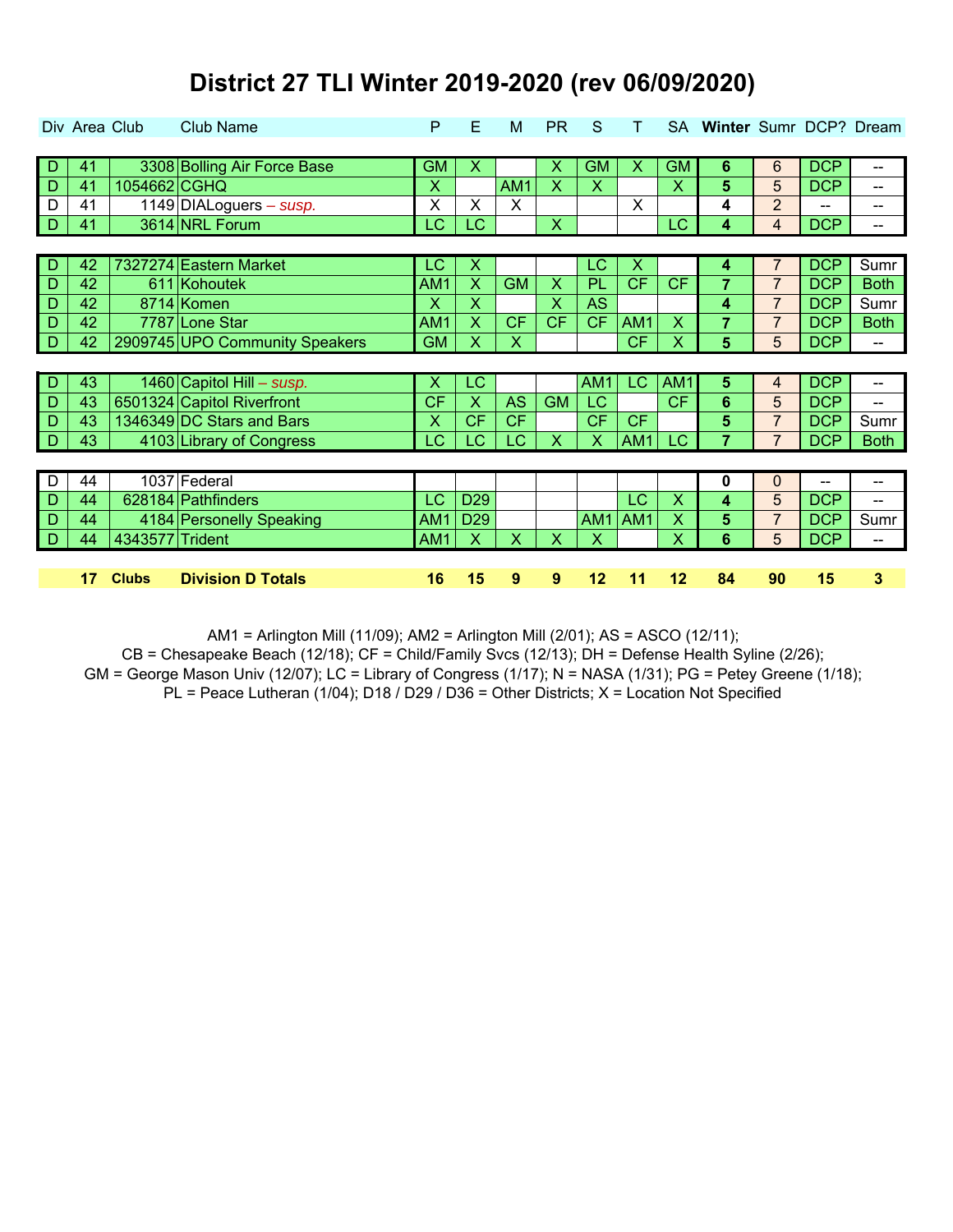|                | Div Area Club |                 | <b>Club Name</b>                      | P                         | E                         | M               | <b>PR</b>                 | S            |                           |                         | SA Winter Sumr DCP? Dream |                |            |                |
|----------------|---------------|-----------------|---------------------------------------|---------------------------|---------------------------|-----------------|---------------------------|--------------|---------------------------|-------------------------|---------------------------|----------------|------------|----------------|
|                |               |                 |                                       |                           |                           |                 |                           |              |                           |                         |                           |                |            |                |
| E              | 51            |                 | 2184 Andrews                          | х                         | PL                        | D <sub>29</sub> | LC                        |              | Х                         | PL                      | 6                         | 5              | <b>DCP</b> | --             |
| E              | 51            |                 | 3278350 Maple Springs Baptist         | PL                        | PL                        | PL              | PL                        | PL           | PL                        | <b>GM</b>               | $\overline{7}$            | $\overline{7}$ | <b>DCP</b> | <b>Both</b>    |
| E              | 51            |                 | 1306291 Saint Margaret's Achievers    | <b>CF</b>                 | PL                        | X               | <b>GM</b>                 | PL           | PL                        | LC                      | $\overline{7}$            | $\overline{7}$ | <b>DCP</b> | <b>Both</b>    |
| E              | 51            |                 | 18 SAM FOX                            | X                         | <b>CF</b>                 |                 | PL                        | <b>GM</b>    | <b>GM</b>                 | <b>GM</b>               | 6                         | $\overline{7}$ | <b>DCP</b> | Sumr           |
| Е              | 51            |                 | 7771101 Town of Capitol Heights - NEW | $\boldsymbol{\mathsf{X}}$ | $\mathsf{X}$              | X               | X                         | X            | $\mathsf{X}$              | X                       | $\overline{7}$            | <b>New</b>     | <b>DCP</b> | Winter         |
|                |               |                 |                                       |                           |                           |                 |                           |              |                           |                         |                           |                |            |                |
| E              | 52            |                 | 7218 Chesapeake                       | LC                        |                           |                 | PL                        | PL           | PL                        | PL                      | 5                         | $\overline{7}$ | <b>DCP</b> | Sumr           |
| E              | 52            |                 | 1181573 Park Place                    | PL                        | PL                        | X               | X                         | PL           | <b>CB</b>                 |                         | 6                         | $\overline{7}$ | <b>DCP</b> | Sumr           |
| E              | 52            |                 | 1081 Patuxent River                   | LC                        |                           | CB              |                           |              | PL                        | $\overline{\mathsf{X}}$ | 4                         | 5              | <b>DCP</b> | --             |
| E              | 52            |                 | 9410 Talk of the Town                 | AM1                       | CB                        | CB              | CB                        |              |                           | CB                      | 5                         | $\overline{4}$ | <b>DCP</b> | --             |
|                |               |                 |                                       |                           |                           |                 |                           |              |                           |                         |                           |                |            |                |
| $\overline{E}$ | 53            | 8642 BEA        |                                       |                           | $\boldsymbol{\mathsf{X}}$ | Х               |                           | <b>PL</b>    | $\boldsymbol{\mathsf{X}}$ |                         | 4                         | 6              | <b>DCP</b> | --             |
| E              | 53            |                 | 1051517 Fast Forward                  | $\overline{\mathsf{X}}$   | <b>LC</b>                 | LC              | LC                        | PL           |                           | <b>AS</b>               | 6                         | $\overline{7}$ | <b>DCP</b> | Sumr           |
| Ė              | 53            |                 | 3213 Presidential Speakers            |                           | <b>LC</b>                 | LC              |                           | AM1          |                           | X                       | 4                         | 6              | <b>DCP</b> | --             |
| E              | 53            |                 | 3349 Suitland Federal                 | <b>LC</b>                 |                           | X               |                           | $\mathsf{X}$ | $\mathsf{X}$              |                         | 4                         | $\overline{4}$ | <b>DCP</b> | --             |
|                |               |                 |                                       |                           |                           |                 |                           |              |                           |                         |                           |                |            |                |
| Е              | 54            | 1071664 Calvert |                                       | CB                        |                           |                 | $\boldsymbol{\mathsf{X}}$ |              | CB                        | CB                      | 4                         | 5              | <b>DCP</b> | --             |
| E              | 54            |                 | 4684427 New Creation                  | AM <sub>1</sub>           | <b>CF</b>                 |                 |                           | PL           | PL                        | X                       | 5                         | $\overline{4}$ | <b>DCP</b> | --             |
| E              | 54            |                 | 3955858 Oxon Hill                     | <b>GM</b>                 | PL                        | PL              |                           | X            | PL                        | PL                      | 6                         | 6              | <b>DCP</b> | --             |
| E              | 54            |                 | 7495232 Preserve Grit and Soul        | AM1                       | $\boldsymbol{\mathsf{X}}$ |                 |                           | <b>CF</b>    |                           | X                       | 4                         | $\overline{7}$ | <b>DCP</b> | Sumr           |
| E              | 54            | 4304455 Waldorf |                                       | PL                        | PL                        | PL              | PL                        | <b>PL</b>    | PL                        | PL                      | $\overline{7}$            | 5              | <b>DCP</b> | Winter         |
|                |               |                 |                                       |                           |                           |                 |                           |              |                           |                         |                           |                |            |                |
|                | 18            | <b>Clubs</b>    | <b>Division E Totals</b>              | 16                        | 14                        | 13              | 11                        | 14           | 14                        | 15                      | 97                        | 99             | 18         | $\overline{2}$ |

AM1 = Arlington Mill (11/09); AM2 = Arlington Mill (2/01); AS = ASCO (12/11);

GM = George Mason Univ (12/07); LC = Library of Congress (1/17); N = NASA (1/31); PG = Petey Greene (1/18);  $PL = Peace Lutheran (1/04); D18 / D29 / D36 = Other Districts; X = Location Not Specificed$  $CB =$  Chesapeake Beach (12/18);  $CF =$  Child/Family Svcs (12/13);  $DH =$  Defense Health Syline (2/26);